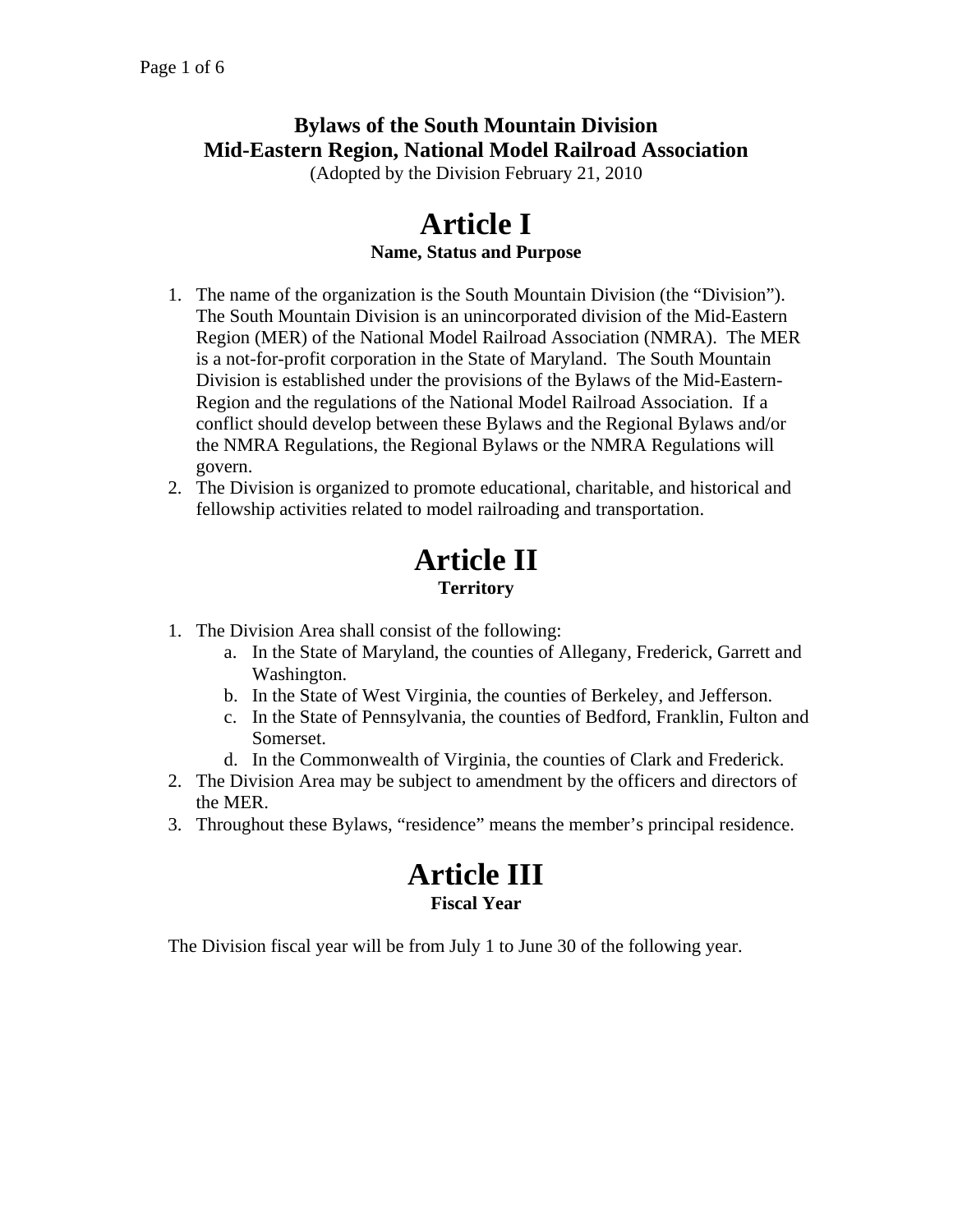## **Article IV Membership, Dues and Finances**

- 1. All NMRA members residing within the boundaries of the Division are members of the Division.
- 2. South Mountain Division does not charge dues for membership.
- 3. Except for voting and holding an elected office in the Division, all NMRA members, regardless of residence, are entitled to attend or participate in any activity of the Division.
- 4. The Division may choose to charge fees for specific activities and services such as meets, conventions, tours and a mailed copy of a publication. For such activities, the fee will be the same for all NMRA members.
- 5. Guest attendance privileges may be granted to model railroaders to introduce them to the Division, MER and NMRA activities. However, no one may consistently attend Division activities without joining the NMRA.

## **Article V Voting and Office Holding Rights**

- 1. All Division officers must live within the Division's territory.
- 2. Only members of the Division may vote, and each member is entitled to one vote on each issue presented to the membership for a vote.

#### **Article VI Officers**

- 1. The officers of the Division will supervise and control the business, property and affairs of the Division, except as otherwise provided by law or these Bylaws.
- 2. The officers will consist of the Superintendent and the Clerk-Paymaster.
- 3. The Clerk-Paymaster office may be held by one person, or may be split into two separate offices held by two separate elected officers (Clerk, Paymaster.) This may be done as the needs of the Division vary from year to year.
- 4. The officers will hold at least four regular meetings each year at times, days and places designated by the Superintendent. The Advisory Committee shall also attend these meetings. Notice of the time, day and place will be given to each officer and advisor at least fifteen days in advance.
- 5. Special meetings may also be held on the request of the majority of the officers.
- 6. Voting by proxy is not permitted. However, one or more officers may participate in a meeting by means of a conference telephone, or similar telecommunications device that allows all participants to hear each other. Advisors advise, they do not vote in officer meetings.
- 7. A majority of the officers will constitute a quorum for the transaction of business.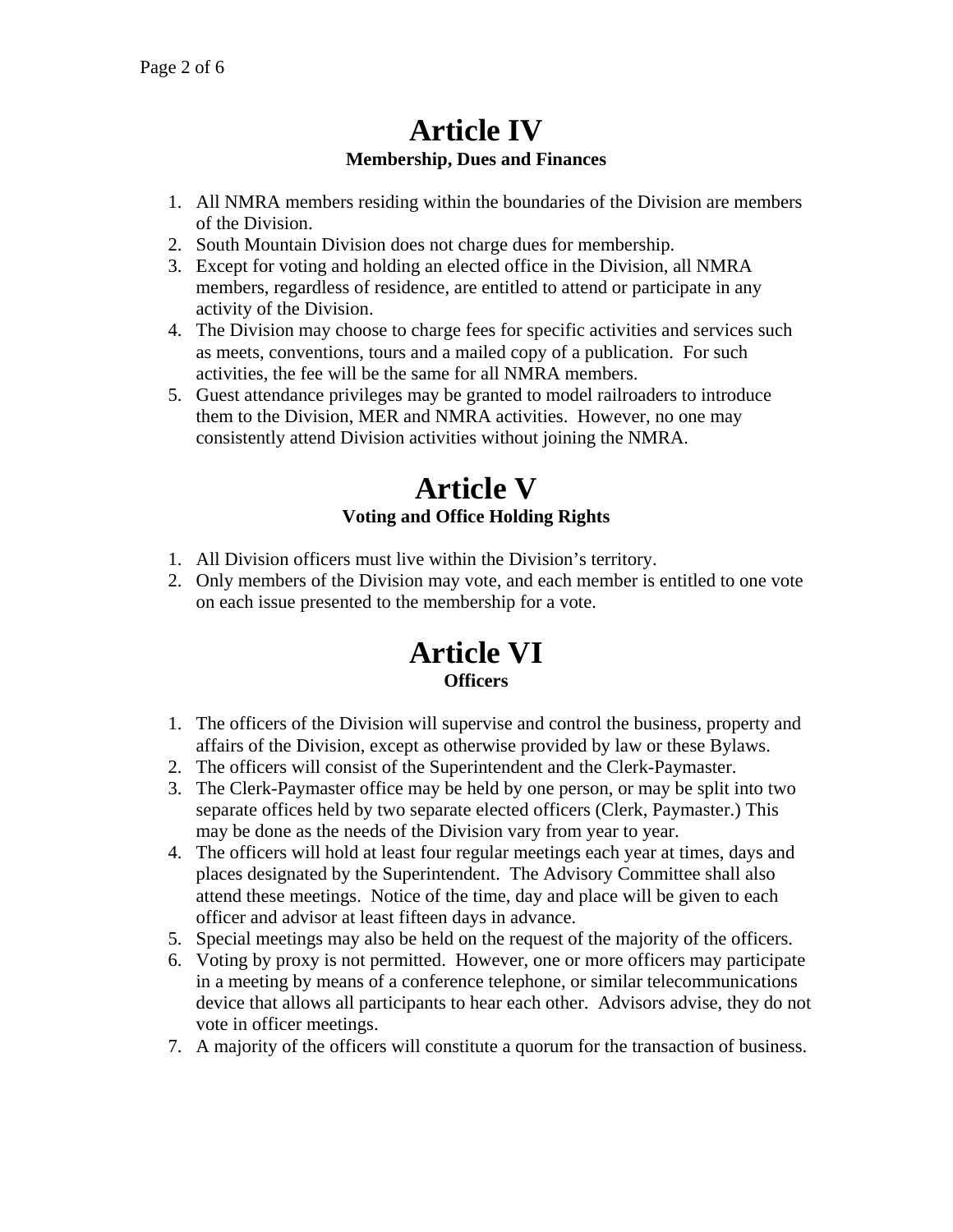- 8. No officer will receive any remuneration of any kind for his or her services. However, they may be reimbursed for reasonable expenses incurred, with the approval of the officers and upon presentation of a written request.
- 9. Unless otherwise stated in these Bylaws, *Robert's Rules of Order* will govern the conduct of officer meetings.

#### **Article VII Duties of Officers**

- 1. The Superintendent will preside over Division and Officers Meetings and will perform the usual duties of the head of a nonprofit organization. He or she will be an *ex officio* member of all committees except the Nominating and Audit Committees.
- 2. The Clerk-Paymaster will serve as the Division secretary (Clerk) and the treasurer (Paymaster). Clerk duties will include: taking minutes at all meetings, maintaining a roster of active members, maintaining the Division's records, sending notices of meetings. Paymaster duties will include: receiving and disbursing funds, and preparing financial reports. As stated in article VI, these offices may be combined and held by one elected person, or split and held by two separately elected people.

#### **Article VIII Vacancies**

Any vacancy in the offices of Superintendent or Clerk-Paymaster, which occurs by reason of the resignation, removal, death, or incapacity of such officer before the expiration of the officer's term shall be filled by a special election by the members of the Division. See article XIII for election procedures. An officer elected to fill such a vacancy shall serve for the unexpired term of the predecessor in office. Candidates must meet the eligibility requirements stated in Article V.

#### **Article IX Removal**

Any officer elected or official appointed by the Superintendent may be removed at any time with or without cause by the affirmative vote of two-thirds of the members at a meeting as long as this meeting constitutes a quorum. Any vacancy occurring in any elected office of the Division (other than a vacancy resulting from the normal expiration of a term of office) shall be filled by the members not sooner than thirty (30) days after written notice of the vacancy has been mailed to all members. "Written notice" shall include Email, using the email list used to send out the official publication of the Division. Appointed officials may also be removed by the Superintendent at any time, with or with out cause. Appointed officials shall be replaced by a new appointment done by the Superintendent.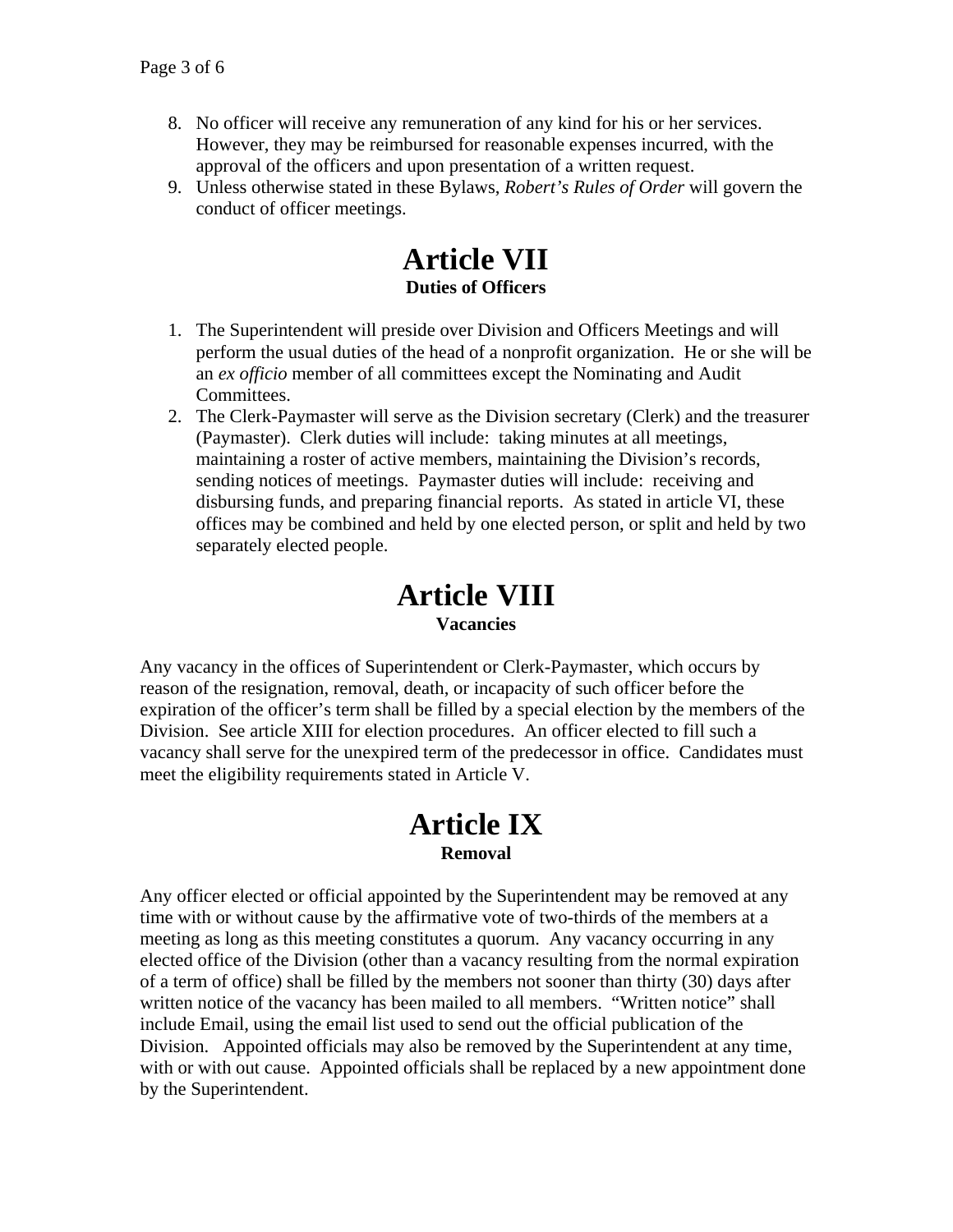## **Article X Conflict of Interest**

No Division member will cast a vote, or take part in the final deliberation, on any matter in which he or she, or members of his or her immediate family, have a personal financial or other interest.

## **Article XI Committees and Officials**

The Superintendent will appoint the following committees and officials:

- 1. An Assistant Superintendent, who will act as Superintendent when the Superintendent is absent or otherwise unable to serve, and will perform any duties assigned by the Superintendent.
- 2. An Advisory Committee, who will attend officer meetings and advise the current Division officers. The membership of this Committee should include people who have been officers of the Division in the past, but may also include others. This Committee should have at least 3 members.
- 3. A nominating Committee of two or more members. Duties of this committee are described in a later section of these Bylaws.
- 4. An Audit Committee of two or more members. This committee will conduct an annual financial audit of the Division's books at the end of each fiscal year, and when a new Clerk-Paymaster takes office, reporting the results to the membership at a membership meeting or in the Division's official publication. Neither the Superintendent nor the Clerk-Paymaster may serve on this committee.
- 5. An Editor for the official publication of the Division (known as the *Wheel Report*).
- 6. An Achievement Program Coordinator. This appointment will be made with the advice and consent of the MER Achievement Program Manager.
- 7. Other committees and officials as needed to carry on the activities of the Division.

### **Article XII Membership Meetings**

- 1. Membership meetings will be held at such times and places as may be determined by the officers.
- 2. The Superintendent will call special meetings upon written application of ten percent of the members.
- 3. The annual meeting of the Division will be held in April of each year to hold elections and conduct other appropriate business. Date, time, and location will be communicated to all members at least fifteen days ahead of time.
- 4. Proxy voting is permitted on any issue where advance notice is sent to all members, such as referendums, changes in the Bylaws, or election of officers. Proxies will be sent to the Clerk-Paymaster, who will vote them as directed.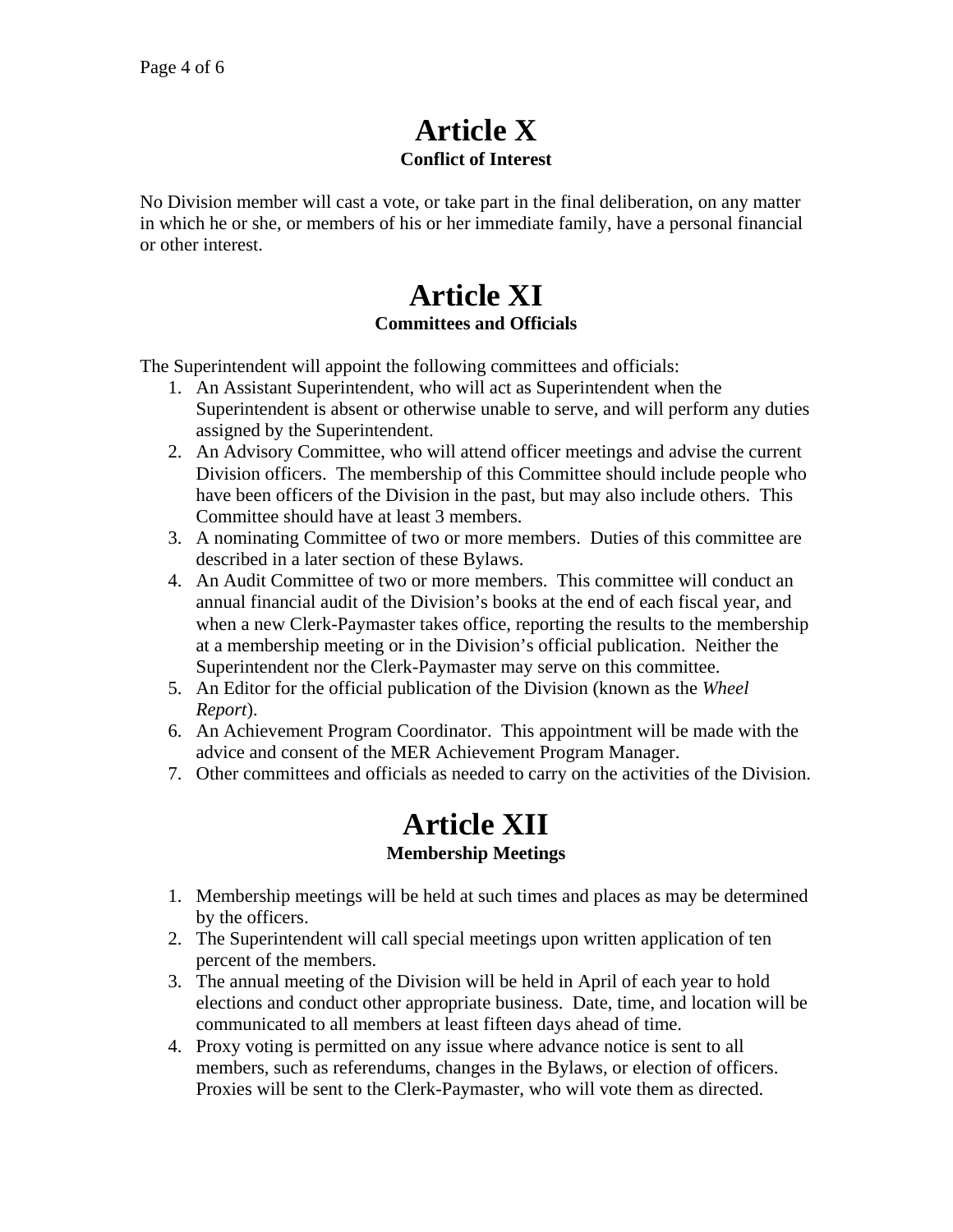- 5. At any membership meeting, fifteen members (in person or by proxy) will constitute a quorum for purposes of voting on items announced in advance. Fifteen members (in person) will constitute a quorum for other purposes.
- 6. Unless otherwise stated in these Bylaws, *Robert's Rules of Order* will govern the conduct of membership meetings.

## **Article XIII Terms of Office, Nominations, and Elections**

- 1. The Superintendent and Clerk-Paymaster will serve one-year terms.
- 2. No one may fill more than one elected position simultaneously except for brief transition periods.
- 3. In preparation for each year's annual meeting and election, the Nominating Committee will solicit candidates, explaining the requirements of the position. In addition, any three members may nominate someone via a written notice to the Nominating Committee, with the permission of the nominee. Such nominations must be submitted to the Nominating Committee at least thirty days ahead of the election.
- 4. The names of the candidates for office will be communicated to the membership at least fifteen days before the election.
- 5. If contested, the election will be conducted by the Nominating Committee Chair at the annual meeting via secret ballot. Ballots will be counted and results announced before the close of the meeting. Positions will be filled by a simple plurality of votes.
- 6. Members elected will take office on July 1.
- 7. In case of a vacancy in an elected position (article VIII), a special election can be held at any Division meeting. Special elections must be held in accordance with the rules defined above.

### **Article XIV Indemnification**

Indemnification is provided by the NMRA and/or MER in accordance with their policies, procedures, or Bylaws.

### **Article XV Amendments**

These Bylaws may be amended by two-thirds vote of the members present at the annual meeting or a special meeting, provided there is a quorum. The proposed amendment must be communicated to all members at least fifteen days before the meeting.